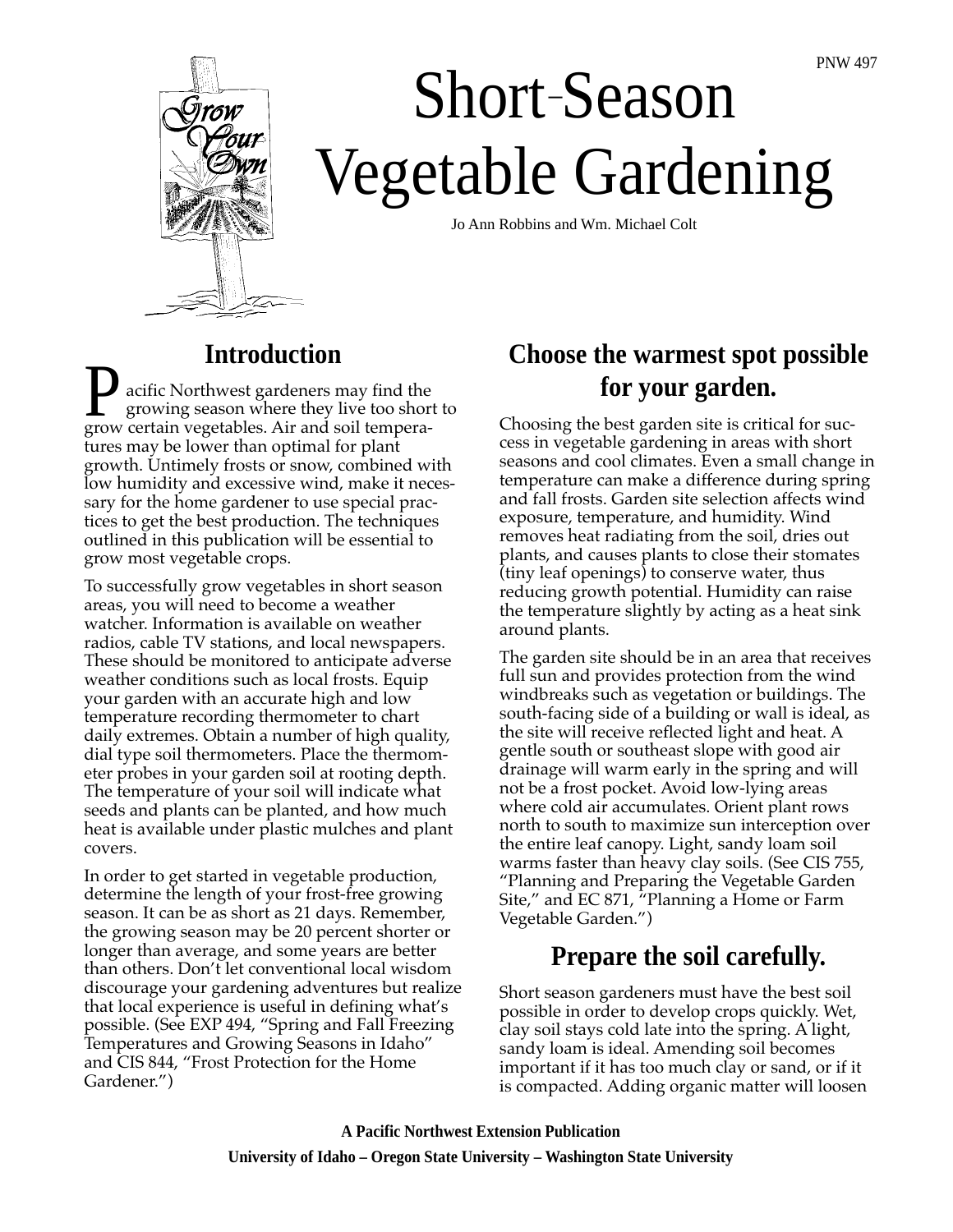clay and compacted soil, and increase water retention and fertility in a gravelly, or sandy soil.

Tilling wet soil results in compaction and destruction of structure texture. In the spring, let your soil dry before tilling, or prepare your garden soils in the fall when conditions are dry. Organic matter, incorporated in the fall, such as compost, will be available for breakdown when spring temperatures rise. Fall soil preparation will allow the short season gardener to plant earlier in the spring.

Beds raised 10 to 12 inches above the normal soil level have many advantages in short season areas. Soil in raised beds dries out and warms faster in the spring, and drainage is better throughout the season, allowing for earlier planting and better plant growth. Soil in raised beds with a southern exposure will warm more than level soil (Figure 1). Add new soil, or amend native soil, during the formation of the beds. Make beds 3 to 4 feet wide so you can work from the pathways on either side, eliminating compac-Figure 1.



tion from foot traffic. (See EC 1228, "Planning and Preparing Your Vegetable Garden Site," and NCFS 270, "Raised Bed Gardening.")

#### **Warm the soil early.**

To provide warm soil early in the spring, cover the bare ground with clear polyethylene plastic film. The plastic retains the sun's warmth and will often raise the soil temperature 10 to 15 degrees in a few days. A double layer of clear



plastic, with a small, insulating airspace between the layers, will produce even higher soil temperatures.

Black plastic is not as effective as clear plastic in warming the soil and results in higher temperatures only when in contact with the soil.

Wavelength selective plastic film, which allows heat waves to penetrate the film, but keeps light rays from entering, will also warm soil effectively in early spring. This type of material (marketed as infrared transmitting (IRT) plastic or under brand initials Al-Or) is used from early spring through the growing season. (See the section on permanent mulches for more details in working with plastic film mulch.)

#### **Foster optimum fertility.**

Vegetables planted in short season areas must have adequate supplies of plant nutrients (especially nitrogen) for optimal growth. Plants must get off to a fast start and sustain continued good growth to mature quickly. A soil test prior to planting is useful to determine the pH of your soil and what levels of nitrogen, phosphorous, and potassium are needed for best growth.

Organic fertilizers require warm soils to promote maximum release of nutrients. The warmer the soil, the faster the microbes can break down organic sources of nutrients to make them available over a period of time. In colder soils, these organic nutrients may be available too slowly. Supplemental soluble inorganic fertilizer may help promote the rapid growth needed.

Soluble fertilizers work well for plants in cold soils because the nutrients are immediately

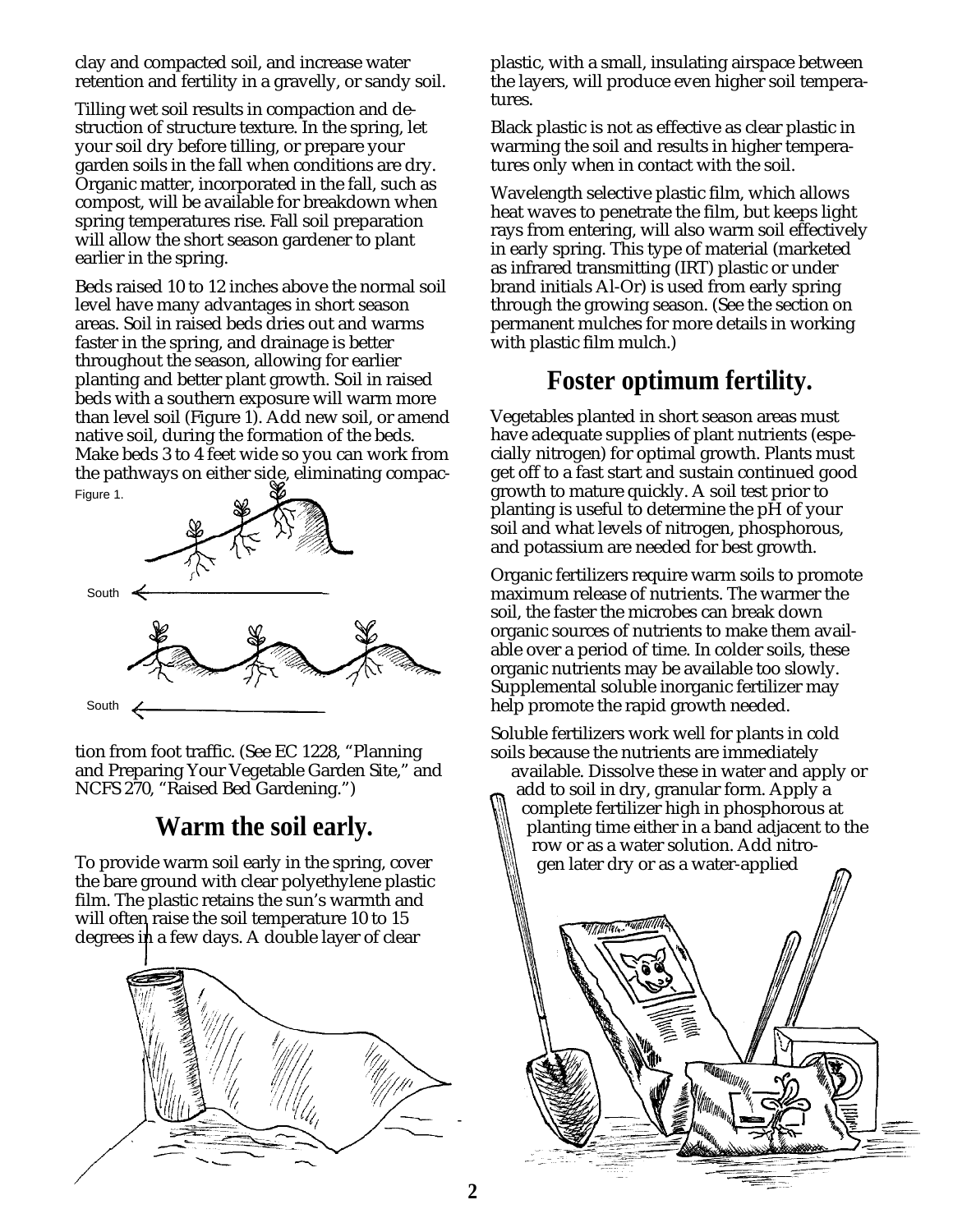fertilizer. Several applications of nitrogen over the growing season, or fertilizing with a slow release material, will ensure a steady supply of nutrients. (See CIS 922, "Fertilizing Gardens;" FG 0050, "Fertilizer Guide: Vegetable and Flower Gardens, Except Irrigated Central Washington;" and FG 0052, "Fertilizer Guide: Home Vegetable Gardens, Irrigated Central Washington.")

# **Choose cool season adapted vegetables.**

Cool season vegetables seeds can germinate in soil that is 40˚F or cooler. They are also able to grow and mature when exposed to at cooler day and night temperatures. Most and can resist some frost and light freezes. Vegetables that will germinate at 40˚F include: fava beans, beets, broccoli, brussels sprouts, Chinese cabbage, cabbage, carrots, cauliflower, kale, collards, kohlrabi, leeks, parsley, peas, radish, rutabaga, Swiss chard, celery, and turnips. Lettuce, onion, parsnip, and spinach will germinate at 35˚F. Direct planting of these crops is possible in most growing areas. However, when the growing season is short (less than 90 days) and cold soils persist, season-extending cultural techniques may be necessary to mature even these crops. Techniques include soil warming, growing or purchasing transplants, pre-germination of seeds, plastic mulches, and plant covers.

Of the cool season crops, beets, carrots, and onions will grow well in warmer temperatures, but the others will form seed stalks or produce lower yields with inferior flavor when planted during warmer temperatures. Crops like Chinese cabbage and celery may also produce seed stalks if exposed to cool spring temperatures unless varieties resistant to flowering and seeding are used.

Crops requiring 50˚F or higher soil temperatures for seed germination will need to be started indoors and transplanted after the soil and air temperatures warm, or directly sowed at that time. Examples of such crops are: corn, tomatoes, green beans, dry beans, cucumbers, squash, pumpkin, eggplant, melons, cantaloupe, okra, and peppers. Season-extending cultural techniques will be necessary to realize a harvest of some of these crops in areas where the growing season is less than about 120 days. These warm season crops will need protection because they will not withstand any frosts, and cold nights will slow their growth. (See PNW 170, "Propagating Plants from Seed.")

#### **Choose early maturing vegetables and cultivars.**

The use of early maturing crops is another important factor for short season vegetable gardeners. Cool season crops such as spinach, radishes, lettuce, and kohlrabi are generally able to reach a stage where they can be harvested in less than 60 days. Of those requiring 60 to 90 days, peas, broccoli, beets, carrots, onions, cabbage, and cauliflower can all be planted during fairly cool weather. With corn and bush beans, however, the short season gardener will need to use seasonextending cultural techniques. These techniques will become essential with crops requiring more than 90 days for maturity such as most tomatoes, peppers, eggplant, melons, squashes, and pumpkins. Not only do these crops require a greater length of time to reach an acceptable harvest stage, but they also must have warmer temperatures to grow.

Within each crop type, choice of cultivar is critical for the short season gardener. Choose early cultivars with the shortest days from planting to maturity. Even a few days can mean the difference between a harvestable crop or no crop at all. For example, corn cultivars vary from 53 to 112 days in the number of days to harvest. Choose cultivars for "northern gardens" or "cold climates." These grow and produce quickly. Look for number of days to maturity on the seed packet or in the catalog. (See PNW 45, "Choosing and Using Western Vegetables.")

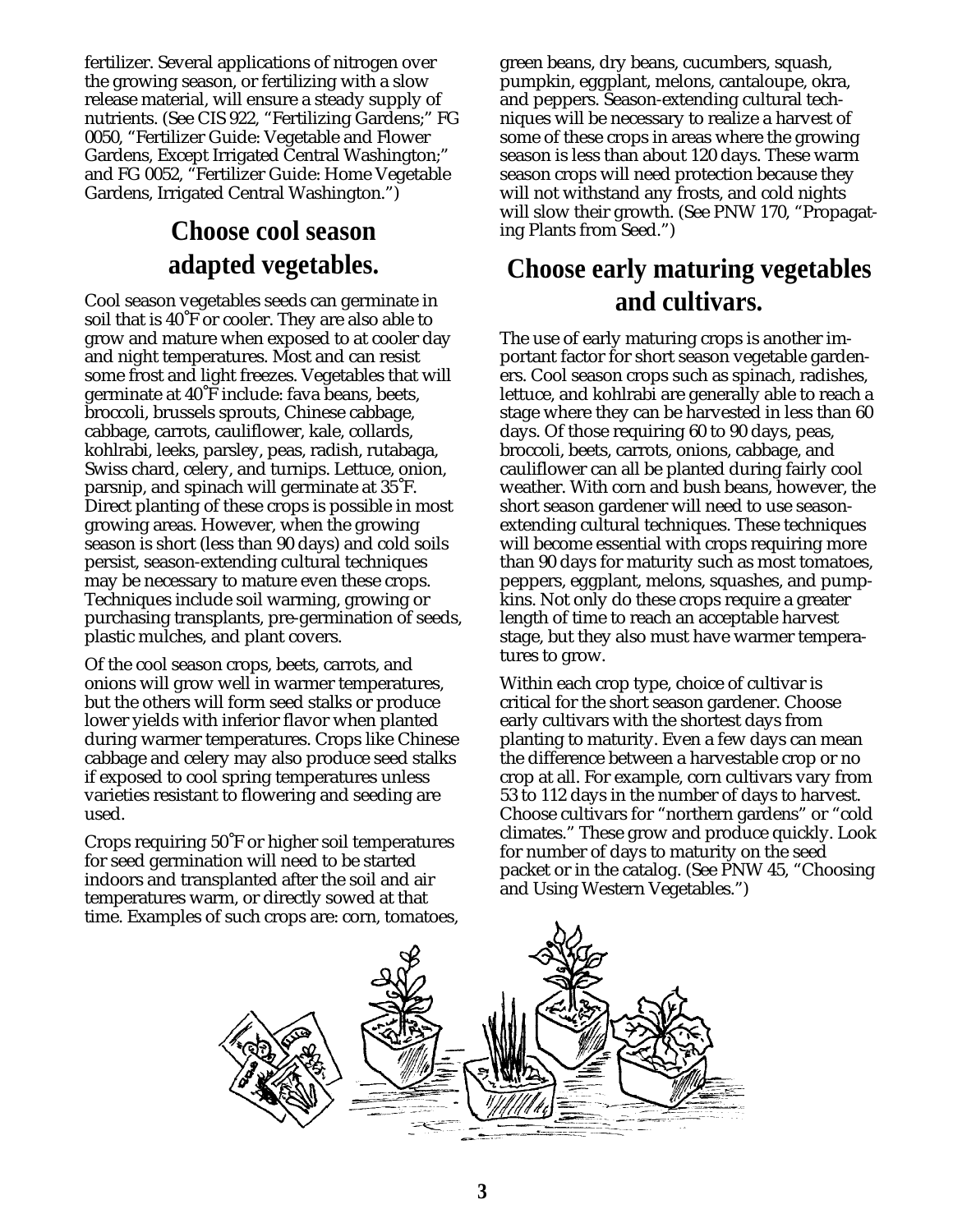Buy your seeds from local garden centers or seed outlets. In short season areas, they will carry season-appropriate crops and cultivars. Be sure to read the length of growing season on each packet before purchase. Seed catalogs have a wide choice of cultivars, and companies in the northern states and Canada are likely to have cultivars that are specific for short growing season needs. Obtain sources from garden magazines, or from your nearest Cooperative Extension office.

# **Start plants inside to get a jump on the season.**

To produce some warm season crops in short season areas start vegetable plants indoors and transplant them to the garden. You can purchase transplants or grow your own. Growing your own transplants allows you to choose among more cultivars, and you can provide healthy plants of the desired size for transplanting. Research show the older the transplant, the better they will resistance to cold weather. it will have. Younger plants will take abuse and poor growing conditions better, but are more susceptible to frost damage.

Harden transplants by gradual exposure to outdoor conditions for seven to ten days to slowly acclimate seedlings to the outdoors before transplanting. Gradually expose the plants to a cooler environment with more light and less water. You can harden warm season vegetables so they can better resist exposure to against full

sun, wind-whipping, and dry soil, but not to frost. Transplant on a cloudy day or in the evening to lessen the shock. Do not set tall plants any deeper than necessary. To avoid placing the roots in cold soil, lay them in shallow trenches with leaves turned up above the soil. Peppers and tomatoes are particularly suited to this practice. (See CIS 800, "Growing Vegetable Seedlings for Transplanting.")

#### **Soak or pre-germinate seeds.**

Germination can be accelerated a few days by soaking seeds of squash and other cucurbits in water overnight and planting while still moist. This approach also avoids a cold sensitive stage in early seed germination. This method is not as helpful for seed such as beans and peas that swell and germinate rapidly.

There is an advantage from pre-germination of the seed of most vegetables. Do this by keeping seeds warm and damp in a wet paper or cloth towel. When the new growth is 1/4-inch long, plant the seeds without allowing them to dry. A delay in planting, because of bad weather, may cause seedlings to grow too big to handle. If there is a delay in planting, refrigerate the seedlings for a short time at a temperature above freezing. This method can save up to two weeks for slow germinating crops such as parsley and carrot.

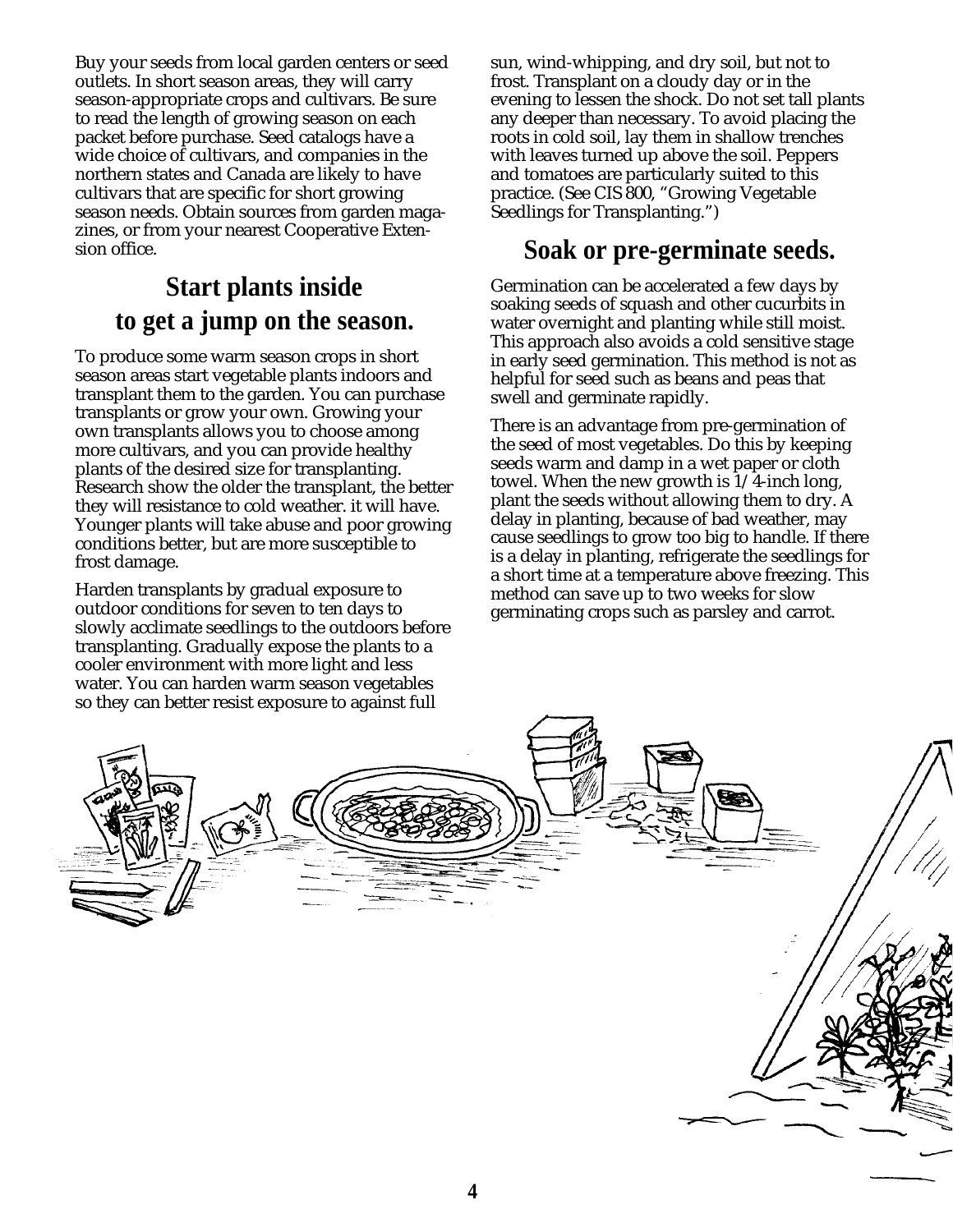#### **Use a permanent mulch, after the soil has warmed.**

Most mulches will conserve moisture, protect soil from erosion, and reduce weed growth. They can also moderate soil temperatures and affect the nitrogen level in the surface layers of the soil. Short season gardeners will want to choose a growing season mulch that maintains or increases soil temperatures, and does not reduce the nitrogen level in the soil.

Probably the best mulch is a clear plastic mulch, which, in the early spring, is the best soil warmer. Remove clear plastic mulch when you plant seed or transplants. Planting can also be accomplished through holes and slits in the plastic. If the plastic is left in place, weeds may grow under it. Black plastic mulch will prevent the growth of weeds, but does not warm the soil as much as clear plastic, especially if it is not in good contact with the soil. Clear mulch can be replaced with black plastic at the time of planting to get the benefits of both.

Wavelength selective plastic film, which allows heat waves to penetrate the soil, but keeps light rays from entering, will both warm the soil and keep weeds from growing. This type of mulch can be left in place all summer.

Plastic film mulches serve as barriers to fruit rot and soilborne diseases by providing a soil free surface for vegetables. They also reduce leaching from rainfall and keep mobile fertilizer nutrients from being lost from the root zone. If treated with care, some thicker plastics can be used for more than one growing season. Disposal of large amounts of plastic can be a problem. A drip irrigation system installed over or under plastic mulch provides a very efficient and low maintenance method for growing vegetables.

Organic mulches generally moderate soil temperature. Most, if present on cold soil, will keep the soil from warming as fast as bare soil, keeping soil cold longer into the spring. This is especially true of light colored mulches, which reflect the sun's rays. Short season gardeners should only apply dark colored mulches, such as compost, after the soil has warmed. An application of dark colored mulch to warm soil in the late summer will help maintain a warmer soil later into the fall.

Organic mulches decompose on the soil surface, adding valuable plant nutrients to the soil. This is especially true with materials high in nitrogen such as vetch clippings. Very woody mulches, such as sawdust, when incorporated into the soil, will use soil nitrogen during decomposition, reducing the levels available to vegetable plants. To avoid this problem, do not incorporate woody organic mulches until after harvest. Addition of extra nitrogen to the soil at that time will enhance breakdown. It may be best to compost these materials prior to using them as mulch.

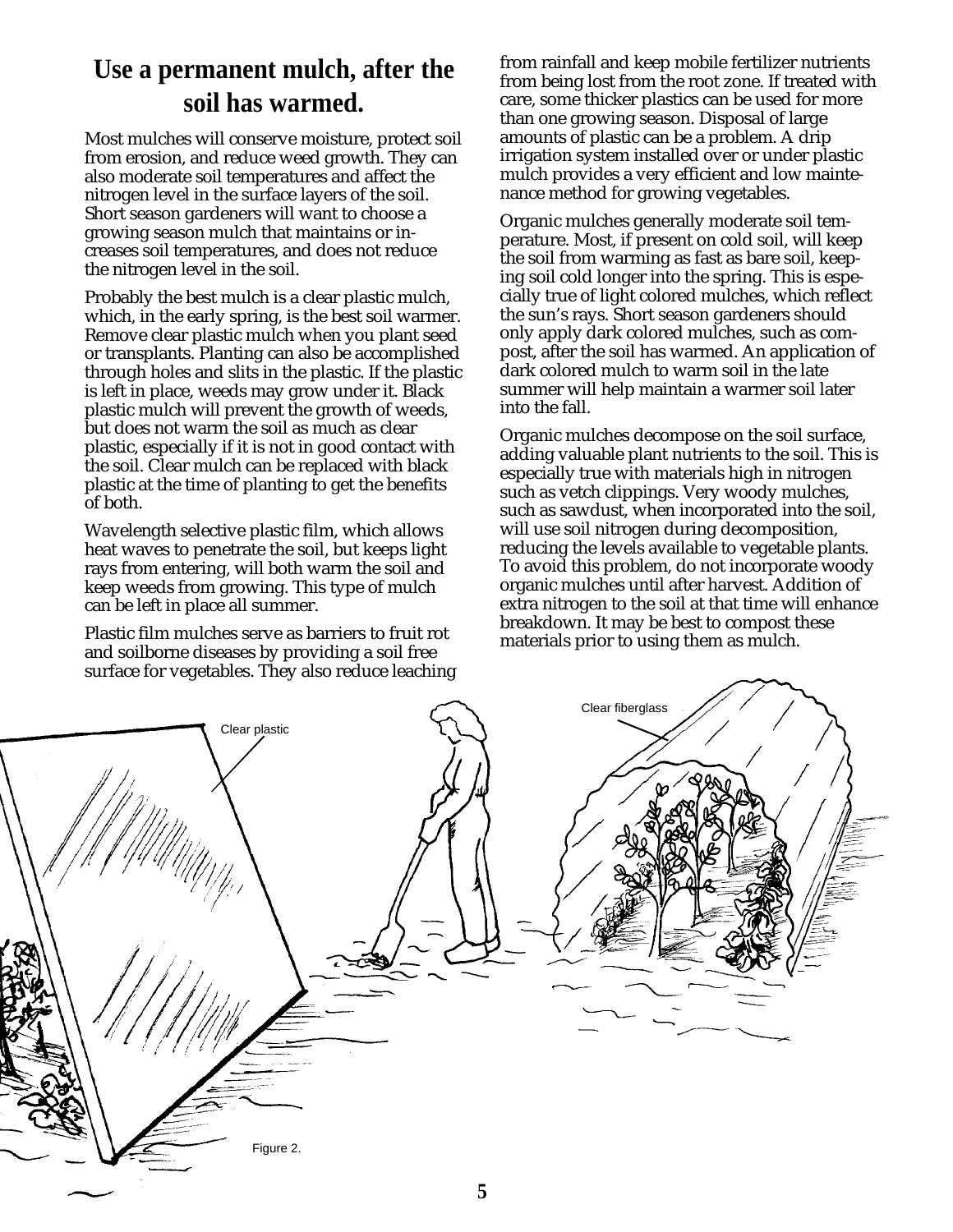One disadvantage of any type of mulch to a short season gardener is the reduction of nighttime heat radiated from warm soil into the surrounding air. This radiated heat, during spring or fall frosts, can be the difference between a frozen plant and one that is untouched by the cold. Placing a cover over a plant on a thickly mulched area may not afford much extra frost protection. (See CIS 837, "Mulches for the Home Landscape and Garden," and EC 1247, "Gardening with Composts, Mulches, and Row Covers.")

#### **Use covers or screens to protect plants.**

Covering plants modifies the temperature, wind, and humidity. Air and soil temperatures are warmer and the cover will conserve heat radiated from the soil during the night. A small increase in temperature has a large effect, because many plant growth reactions double their rate for every 18˚F. In short season areas, covering plants in the spring and the fall extends the warm season. Keeping covers in place during the whole season may be necessary in particularly cool areas.

Some protectors are large enough to cover several plants or rows of plants, similar to having a greenhouses with no foundation over tender garden crops (Figure 2). Cold frames have hinged covers that can be removed or propped open during the day. A light frame covered with plastic in an "A" shape (Figure 2) can be placed over one or several rows and left in place the whole growing season. Plant tall crops in the middle and low ones near the sides. A sheet of fiberglass arched over a row makes a tunnel leaving the ends open for ventilation (Figure 2). Clear plastic stretched over hoops provides the same effect. Floating row covers of spun polyester material can also be used to cover vegetables. The light material rests directly on the plants. These materials also will reduce insect damage by excluding the pests.

Small protectors, such as hotcaps of partially transparent waxed paper, can be used for one or two plants (Figure 3). Empty plastic gallon jugs with the bottoms removed can be placed over small plants. Clear plastic fences or screens placed around one or several plants give the same effect, but the open top will need to be covered on cold nights. Small plant covers (cloches) made of panes of glass or plastic held by a wire clamp have been used for many years in England. Old tires can provide wind protection for single plants planted inside and will absorb the sun's warmth. When filled with water, the water will hold heat for release during the night (Figure 3). Commercial plant covers with vertical tubes of water that store heat for release at night are ideal for individual plants.

Any covering method excludes bees, so uncover plants periodically for pollination. All covering systems need to provide ventilation to prevent overheating during warm days. A single layer of plastic or glass is a poor insulating material, so cover with blankets, sheets, canvas, or burlap





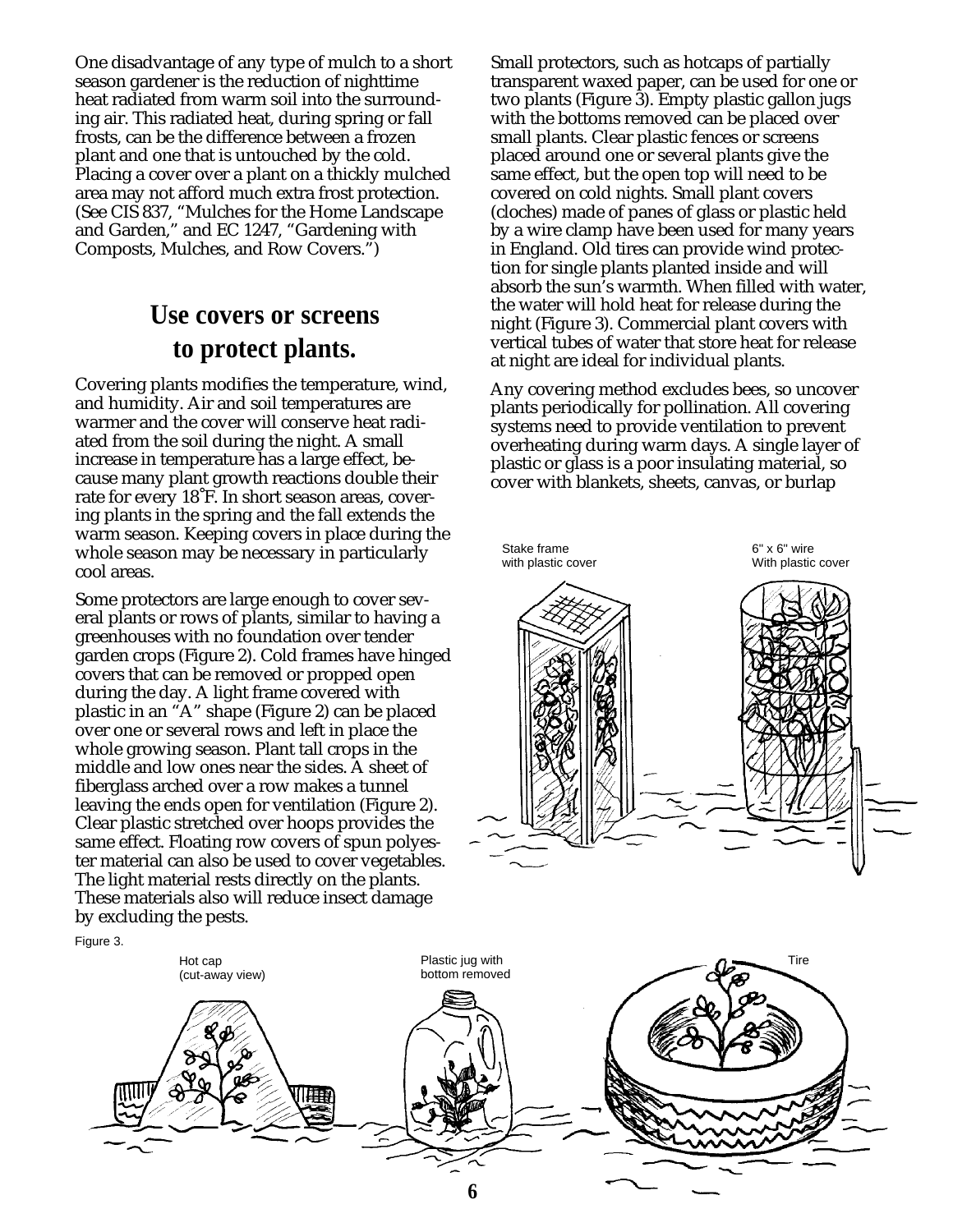sacks filled with straw to insulate the structures on cold nights.

Only the imagination and ingenuity of the gardener limit types and varieties of covering methods. For example, clear plastic stretched over the top of vegetables planted in a furrow will trap the sun's heat in the air and soil of the trench to speed the early growth (Figure 4). Later, slit the plastic over the row to prevent overheating. You may need to pull the leaves of the plants up through the slit.

Add heat to any of the above covering systems by burying heat tape in the soil, extending the growing season even longer. Planting vegetables into soil covering decomposing compost or manure piles and using any of the plant covers discussed will also provide extra heat for growth.

Water stores the sun's heat well. A simple technique is to half bury a gallon jug of water near each plant. During sunny days, water will warm and release the heat to the soil and the air near the plant during cool nights (Figure 5). Waterfilled plastic bags, metal cans, or containers can be used in the same way. Heavy solid materials such as bricks, concrete blocks, and rocks will also absorb the sun's heat and release it later.

Clear plastic covers

Figure 4.

Include a storing device inside plant covers to store solar heat for release during the night. Black containers and materials will absorb more heat than light-colored ones.

Windscreens and light reflectors used individually or in combination are useful to keep wind away from plants and to concentrate the sun's light and heat. An effective combination is a vertical screen along each row on the side toward the prevailing wind. If this is on the north side of the row, cover the screen with reflective material such as aluminum foil to reflect the sun's rays toward the crop. Shingles or boards set in the ground near small, newly transplanted plants will provide wind and sun protection. (See NCFS 246, "Constructing Cold Frames and Hotbeds.")

The techniques outlined in this publication can help the gardener meet the short season challenge and grow a variety of healthy homegrown vegetables. Accept the limitations of the climate, choose crops and varieties carefully, and select the season-extending practices that fit your lifestyle.

#### **About the authors**

JoAnn Robbins is an Extension Educator and Horticulturist at UI's Blaine County Extension Office. Wm. Michael Colt, is Extension Horticul-